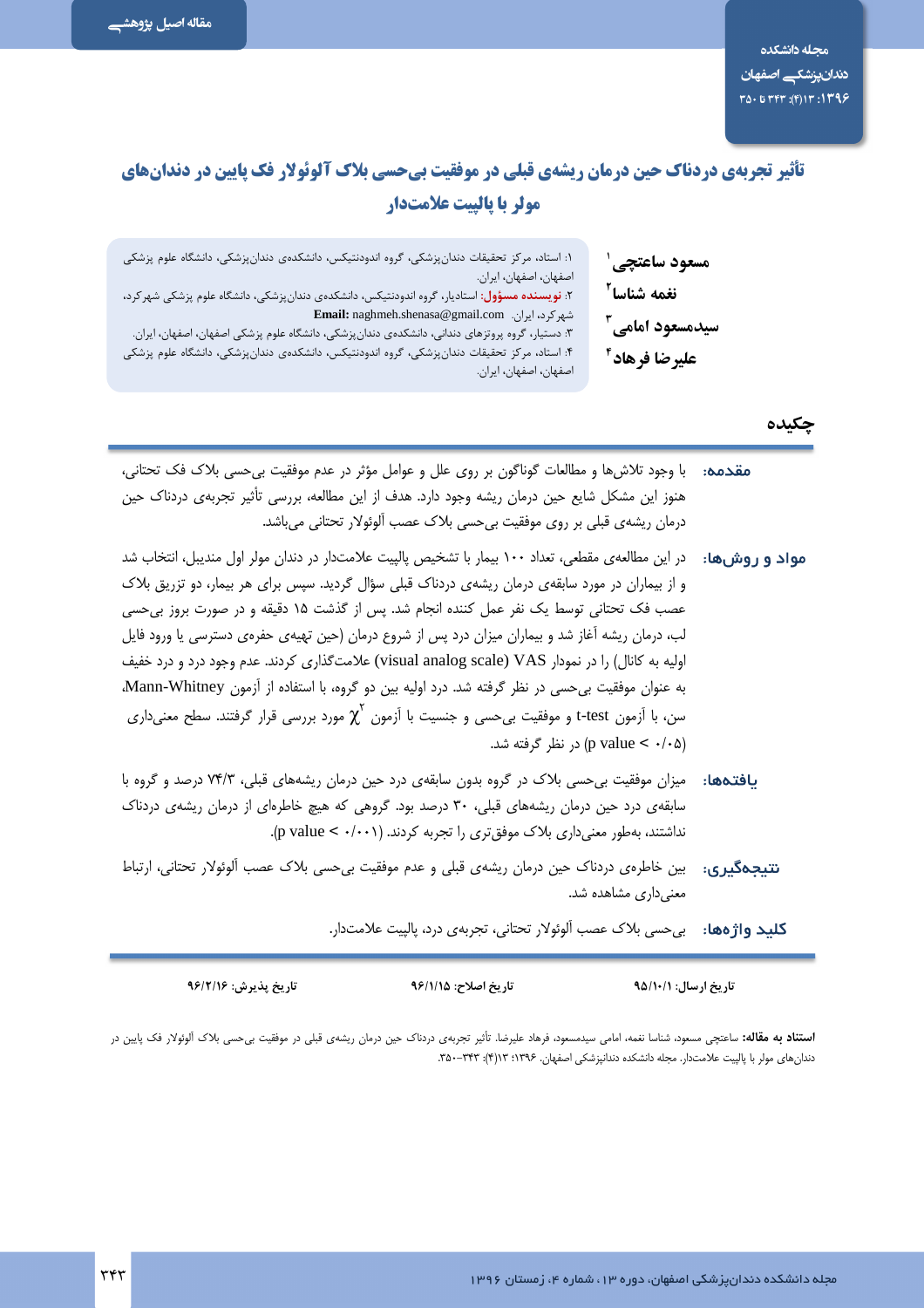#### مقدمه

ترس از تجربهی درد، یکی از عوامل نگرانکنندهی شایع بیماران حین مراجعه برای درمان ریشه میباشد (۱). به حداقل رساندن تجربهى درد حين درمان ريشه وكنترل درد یس از درمان ریشه، فاکتور بسیار مهمی در کاهش ترس و اضطراب بیماران به حساب میآید (۲). بیحسی موضعی مؤثر، اساس کنترل درد است و انجام موفق آن همواره یکی از شاخصههای مهم در ارزیابی موفقیت درمان و جلب اعتماد بیمار میباشد (۳). مطالعهی واتکینز و همکاران نشان داد که دندانپزشکان، میزان درد درک شده توسط بیماران حین درمان ریشه را کمتر از میزان واقعی آن برآورد می کنند (۱). بیحسی بلاک عصب آلوئولار تحتانی، تکنیک استاندارد و شایع ترین تکنیک برای بیحسی پالپ دندانهای مندیبل طی درمانهای اندودنتیک میباشد (۴). با این وجود، مطالعات بالینی، میزان عدم موفقیت این بیحسی به خصوص در افراد با پالپیت غیر قابل بازگشت را ۳۰ تا ۸۰ درصد گزارش کردند (۵، ۶). بررسی بر روی میانگین جمعیت نشان می دهد که ۶۰ درصد بیماران بعد از تزریق بی حسی بلاک عصب آلوئولار تحتانی نیاز به دریافت یک بی حسی مکمل دارند (۷). تئوریهای مختلفی در رابطه با عدم موفقیت بیحسی بیان شده که عبارت هستند از: تنوعات آناتومیک مانند عصبدهی متقاطع و عصب گیری فرعی، تأثیر التهاب بر روی اسیدیتهی محیط، تاکیفیلاکسی محلولهای بیحسی، تأثیر التهاب بر روی جریان خون، فعال .<br>شدن گیرندههای درد مثل گیرندههای تترودوتوکسین و گیرندههای حساس به کاپساسین تحت تأثیر حضور مدیاتورهای التهابی، تأثر التهاب بر روی حساس شدن مرکزی و وجود فاکتورهای روانی (۶). مطالعهی اخیر تأثیر عوامل تازهتر، از جمله موتاسیون ژن MCR1 و داشتن رنگ<sup>ی</sup> موی قرمز مرتبط با این ژن و عدم موفقیت بیحسی بلاک را بررسي نمود (٨). تاكنون مطالعات گوناگونی با هدف افزايش ميزان موفقيت بلاك عصب آلوئولار تحتاني انجام شده است. برای مثال میتوان استفاده از داروهای مختلف

بی حسی، افزایش حجم محلول بی حسی، افزایش زمان تزریق، افزایش غلظت داروی رگ فشار، پیشدارویی با NSAIDs، پیش دارویی با داروهای ضد اضطراب و آرامبخشها و استفاده از بیکربنات سدیم برای تغییر اسیدیته محیط را نام برد (۱۱–۹). با این حال این مشکل کماکان وجود دارد و بررسی سایر عوامل احتمالی دخیل و اطلاع از آنها اهمیت زیادی دارد. هدف از این مطالعه، بررسی تأثیر تجربهی دردناک حین درمان ریشه قبلی در موفقیت بی حسی بلاک آلوئولار فک پایین در دندانهای مولر با يالييت علامتدار بود.

## مواد و روشها

مطالعهی حاضر، یک مطالعهی مقطعی بوده که بر روی ۱۰۰ بیمار با گروه سنی ۱۸ تا ۵۳ سال که با تشخیص پالپیت علامتدار در دندان مولر اول منديبل كه جهت درمان ريشه به بخش اندودنتیکس دانشکدهی دندانپزشکی اصفهان در سال ۱۳۹۴ مراجعه نمودند، انجام گرفته است. معیارهای ورود به مطالعه، وضعیت سلامت عمومی مناسب در تاریخچهی پزشکی (ASA I and ASA II)، وجود یک دندان مولر اول منديبل با علايم پالپيت برگشتناپذير علامتدار با پاسخ شدید و طولانیمدت به تست سرما، عدم وجود بیماری شدید پریودنتال و هرگونه رادیولوسنسی یریاییکال به جز گشادی لیگامان پریودنتال، عدم وجود حساسیت به داروی بیحسی موضعی، زنان غیر باردار و غیر شیرده، عدم مصرف داروهایی که باعث تغییر در حس درد میشوند، بود. معیار خروج از مطالعه عدم توانایی بیمار در دادن رضایتنامهی آگاهانه (نداشتن سن قانونی یا شرایط ذهنی)، وجود هرگونه ضایعه در نواحی تزریق، عدم بی حسی لب طی ۱۵ دقیقه پس از تزریق بلاک آلوئولار فک پایین بود. در ابتدا، بیماران فرم رضایتنامهی آگاهانهی شرکت در مطالعه را کامل نمودند و بیماران در رابطه با تجربهی دردناک درمان ریشههای قبلی مورد پرسش قرار گرفتند. بیماران درد خود را به عنوان درد اولیه بر روی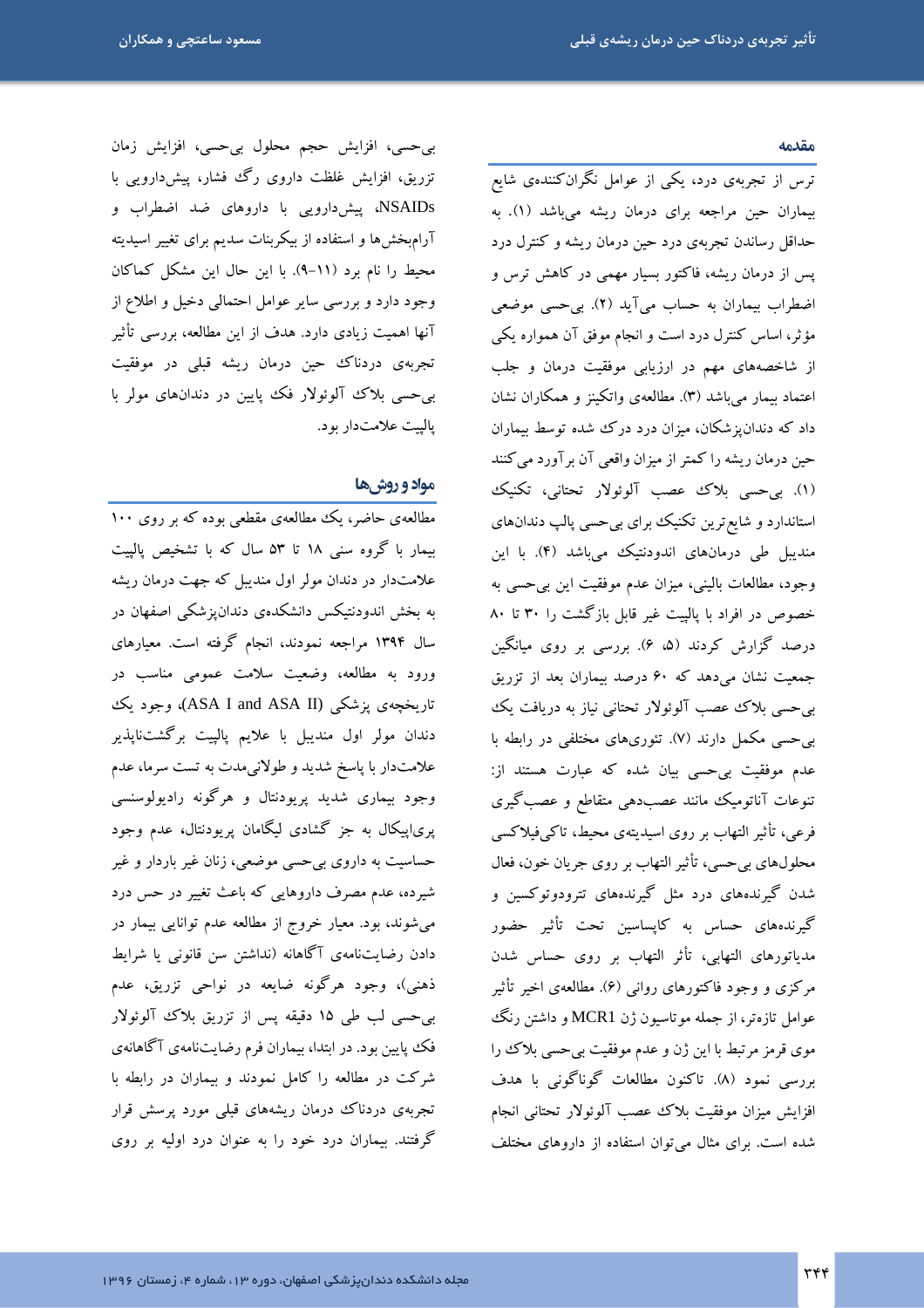الا−1۴ mm ۵۵−۱۱۳ mm ۰۵۵−۱۱۴ تقسیم شدند که به ترتیب بیانگر عدم وجود درد، درد خفیف، درد متوسط و شدید میباشد. موفقیت بیحسی به معنی عدم وجود درد يا وجود درد خفيف حين ورود فرز و يا قراردهي فابل اولیه در نظر گرفته شد. سپس دادهها وارد نرمافزار SPSS نسخهی ۲۲

(version 22, SPSS Inc., Chicago, IL) شدند و مورد آنالیز آماری قرار گرفتند. درد اولیه بین دو گروه با تجربهي دردناك قبلي و بدون تجربهي دردناك قبلي با استفاده از آزمون Mann-Whitney، سن با آزمون t-test و موفقیت بی حسی و جنسیت با آزمون  $\chi^{\rm V}$  مورد بررسی قرار گرفتند. سطح معنیداری (۵۰/۰۵ > p value) در نظر گرفته شد.

#### بافتهها

از ۱۰۰ بیمار شرکت کننده در مطالعه، ۷۳ نفر زن و ۲۷ نفر مرد بودند. بیماران در طیف سنی ۱۸–۵۳ سال با مبانگ سنمی ۲۹/۸۲ بودند. متغیرهای قبل از کار در هر دو گروه در جدول ۱ نشان داده شده است. همان طور که در جدول ۱ نشان داده شده، تفاوت معنیداری بین سن، جنس و درد اوليه بين دو گروه وجود نداشت (p value < ۰/۰۵). (Heft-parker visual analogue scale) VAS نمودار (١٢) ثبت نمودند و بر روی بیمارانی که درد متوسط تا شدید را گزارش کردند، تست سرما صورت میگرفت. بیمارانی که پاسخ شدید و طولانی به سرما دادند وارد مطالعه شدند. برای هر بیمار دو تزریق بلاک عصب فک تحتانی توسط یک نفر عمل کننده انجام شد. در تزریق بلاک عصب فك تحتاني، ليدوكايين ٢ درصد همراه با ايي نفرين (Lignospan, Septodont, Saint-Maur-des- \/A ... (fosses cedex, France و به وسیلهی سرنگ قابل آسپیره Aspirating Dental Injection Syringe, كردن Y۵ و سر سوزن بلند ۲۵ Novocol,. Ontario, Canada3) Septodont, Saint-Maur-des- ) ۲۷ گیج ۴۷ Fosses. Cedex, France4) به روشهای یکسان و طی زمان ۱ دقیقه انجام گرفت و پس از گذشت ۱۵ دقیقه و در صورت بروز بیحسی لب، تهیهی حفرهی دسترسی بر روی دندانهای مورد نظر آغاز شد و بیماران میزان درد پس از شروع درمان (حین تھیهی حفرهی دسترسی یا ورود فایل اولیه به کانال) را در نمودار VAS علامتگذاری کردند. در صورت عدم بیحسی لب، بیمار از مطالعه خارج شده و پس از انجام تزریقات مکمل، درمان ریشهی بیمار تکمیل گردید. برای تفسیر نتایج VAS به ۴ گروه صفر میلی متر،

| انحراف معيار*   | بدون تجربهی دردناک قبلی | با تجربهی دردناک قبلی         | متغير             |
|-----------------|-------------------------|-------------------------------|-------------------|
|                 | ٧٠                      | ٣٠                            | تعداد کل          |
| $\cdot/\cdot90$ | $\lambda - \Delta r$    | $\lambda - \Delta r$          | سن (سال)          |
| .7019           | ۵۰ زن                   | ۲۳ زن                         | جنس               |
|                 | ۲۰ مرد                  | ۷ مرد                         |                   |
| .199            | 117 (71/T)              | $\lambda \cdot \Delta$ (۲۳/۷) | **<br>درد اوليه ٔ |

چدول ۱: متغیر های قبل از کار در هر دو گروه یا و پدون سایقهی در د

\*: اختلاف معنیداری بین دو گروه نبود (۱۰۵× < p value) .

\*\*: مبانگین (انحراف معبار)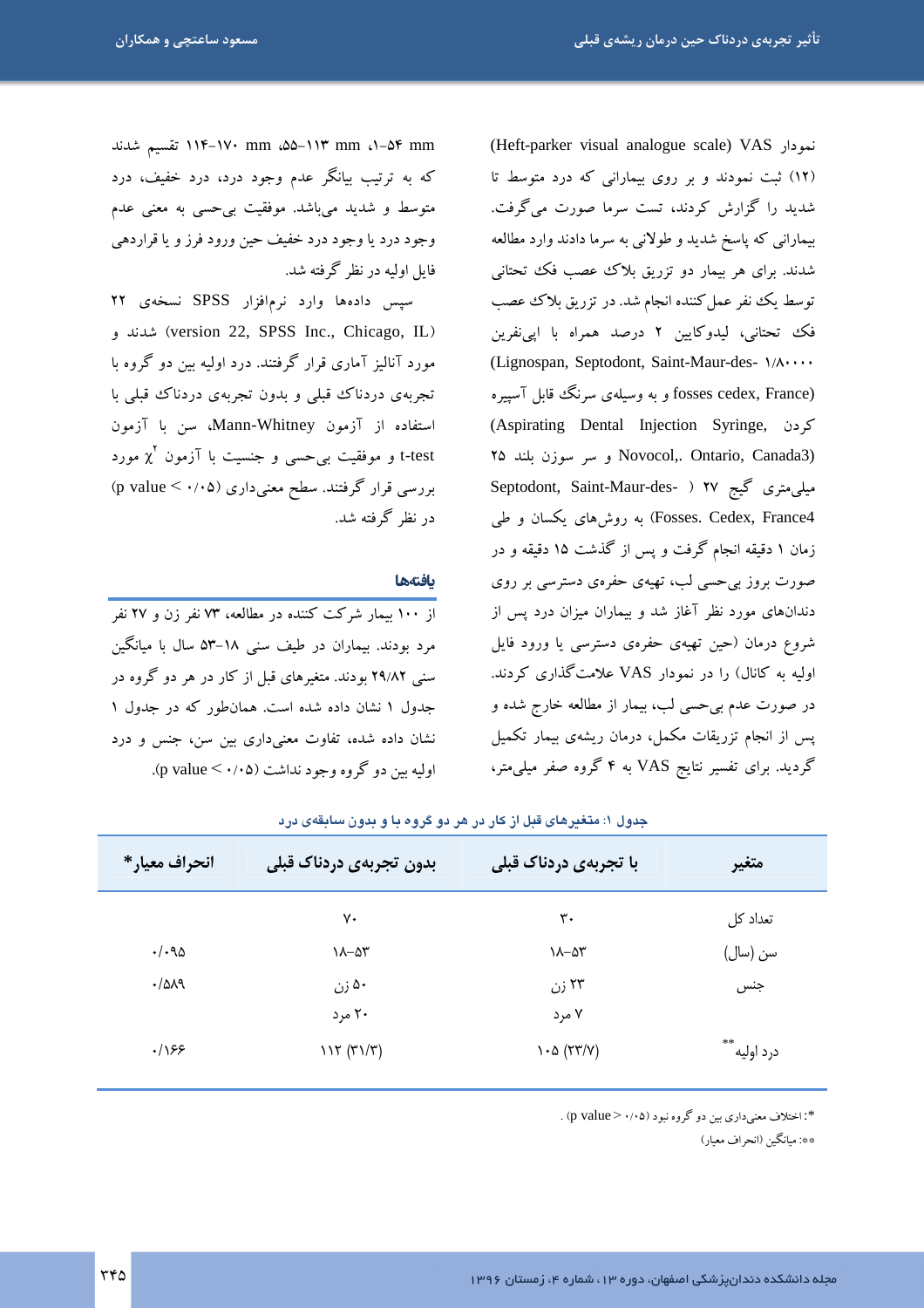میزان موفقیت بی حسی در کل بیماران، ۶۱ درصد بود، در حالی که میزان موفقیت بی حسی بلاک در گروه با سابقهی درد حین درمان ریشههای قبلی، ۳۰ درصد و در گروه بدون سابقهی درد حین درمان ریشههای قبلی، ۷۴/۳ درصد بود. مقایسهی میزان موفقیت بیحسی بلاک در دو گروه در جدول ۲ نشان داده شده است. گروهی که هیچ تجربهی دردناکی حین درمان ریشه نداشتند بهطور معنیداری بلاک موفق تری را تجربه کردند (p value < ۰/۰۰۰۱).

جدول ۲: میزان موفقیت بیحسی بلاک در دو گروه

| عدم موفقيت<br>(درصد) | موفقيت<br>(درصد)           | گروه                  |
|----------------------|----------------------------|-----------------------|
| ٧٠                   | $\mathbf{r} \cdot / \cdot$ | با تجربهی دردناک      |
| ۲۵/۷                 | $Yf/\tau$                  | بدون تجربهى<br>دردناک |

طبق نتایج این مطالعه، بیمارانی که پیش از این تجربهی درمان ریشهی دردناک داشتند، به طور معنیداری بلاک عصب منديبولار آنها ناموفقتر گزارش شد. دادههاي اوليه (سن، جنس و درد پیش از کار) در هر دو گروه تفاوت معنیداری نداشت، در نتیجه، تأثیر عوامل فوق در دو گروه حداقل در نظر گرفته میشود. در این مطالعهی مقطعی، تعداد ۱۰۰ بیمار با تشخیص پالییت علامتدار مورد ارزیابی قرار گرفت که پاسخ افزایش یافته به تست سرما و مشاهدهی پالپ زنده در حین تهیهی حفرهی دسترسی و درد اولیه (پیش از شروع درمان) متوسط تا شدید علامت گذاری شده بر روی نمودار HP-VAS مکمل این تشخیص بود (١٢). مطالعهى حاضر پاسخ طولانىمدت به سرما را فاكتور ورود به مطالعه در نظر گرفت، این تصمیم منطبق بر عملکرد سایر پژوهش های مشابه بر روی بی حسی بلاک آلوئولار تحتانی (١٣-١٥) بود. همان طور كه مطالعات مختلف نشان دادند، درد قبل از درمان ریشه، پیشگویی کنندهی درد در حین انجام درمان می باشد (۱۶)، که از نظر میزان درد اولیه، طبق

بررسی آماری دو گروه یکسان بودند. در این پژوهش، دندانهای مولر اول مندیبل مورد ارزیابی قرار گرفتند. از آن جهت که این دندانها، اولین دندان رویشیافته در دهان هستند و استعداد زیادی برای پوسیدگی دارند همچنین بیشترین دندانهایی هستند که مورد درمان ریشه قرار می گیرند (١٧، ١٨)، بررسي بيحسى اين دندان مدنظر قرار گرفت.

در این مطالعه از مادهی بیحسی لیدوکایین ۲ درصد استفاده شد که رایجترین داروی مورد استفاده در بین دندانپزشکان میباشد و میتوان نتایج بی حسی آن را با تحقیقات مشابه انجام شده (۹، ۱۳، ۱۹) به خوبی مقایسه نمود. مطالعات متعددی بر روی عملکرد سایر محلولهای بیحسی انجام شده که مؤثرتر بودن آنها نسبت به لیدوکایین معنیدار نبود (۲۰، ۲۱). تزریق به میزان ۳/۶ میلی لیتر (۲ کارپول) انجام گرفت که این میزان همانند مطالعهی ساعتچی و همکاران (۱۳) در نظر گرفته شد.

با در نظر گرفتن مطالعهی نوستین و همکاران (۲۲) که نشان دادند ۴۲ درصد از بیمارانی که پاسخشان به پالپ تستر، منفي بود با وجود اين مشخصه باز هم دچار درد حين انجام درمان ریشه و عدم موفقیت بی حسی بلاک مندیبل شدند، بنابراین در این مطالعه، ما از معیار بیحسی لب پایین برای شروع تهیهی حفرهی دسترسی استفاده کردیم.

همانند مطالعهی سیمپسون و همکاران (۱۵) وجود درد متوسط تا شدید حین ورود فرز و یا قراردهی فایل اولیه به منزلهي عدم موفقيت بلاك در نظر گرفته شد. ميزان موفقيت بی حسی در کل بیماران، ۶۱ درصد بود که این نتیجه، نتایج مطالعات پیشین مبنی بر پایین بودن موفقیت بیحسی بلاک فک پایین را تأیید کرد (۱۱، ۱۵، ۱۹).

طبق مطالعهی واتکینز و همکاران (۱)، بیمارانی که نامنظم به دندانپزشک مراجعه کردند، درد کمتری حین اعمال دندانیز شکی گزارش نمودند. در این مطالعه آنها بیان کردند که علت این مشاهده مصرف داروهای ضد درد بیشتر در گروهی که بهطور نامنظم مراجعه نمودند میباشد. در حالي كه در مطالعهي حاضر بيماران در هر دو گروه قبل از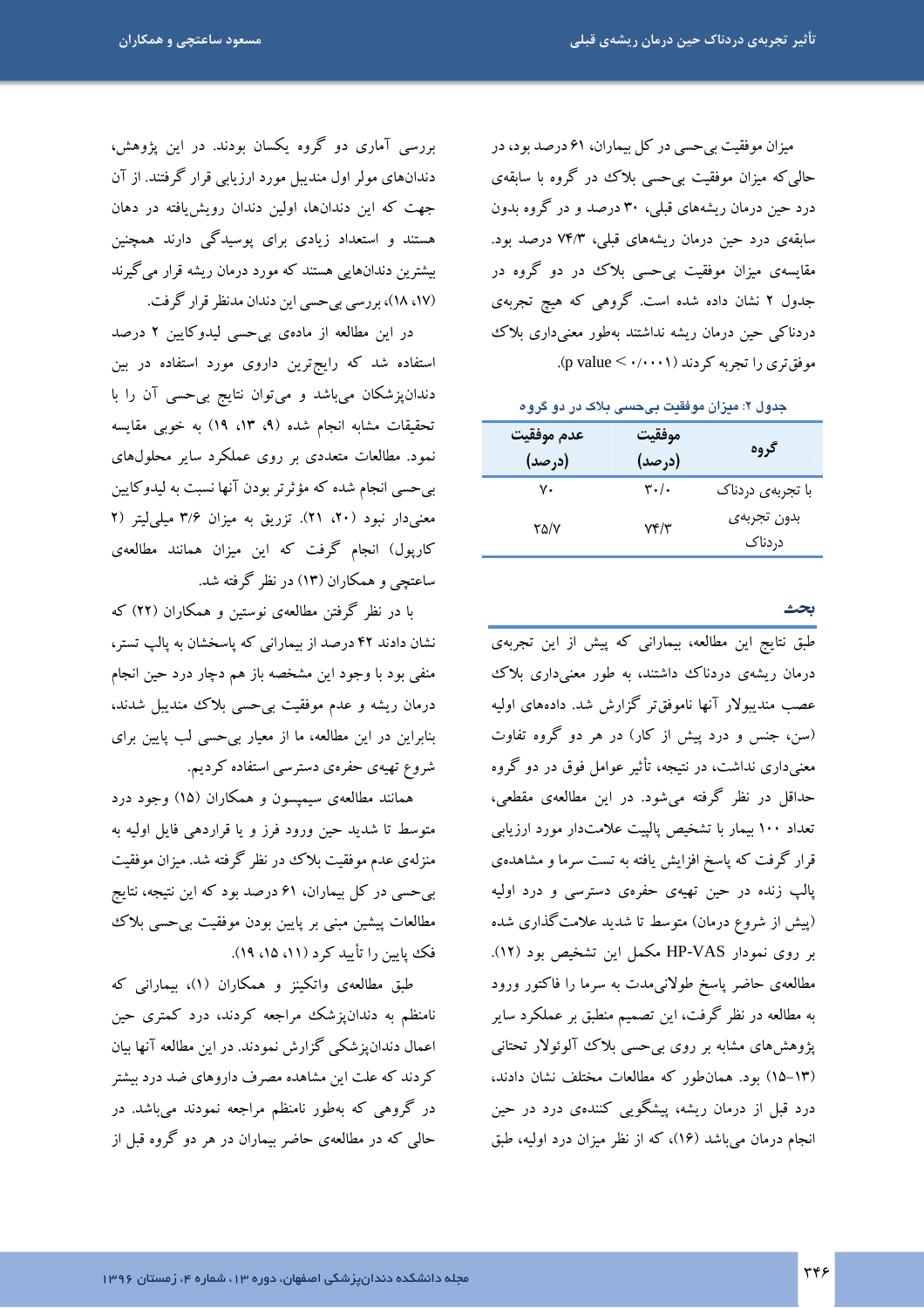درمان، هیچگونه دارویی مصرف نکردند و این عامل مداخلهگر از مطالعه حذف شد.

ساعتچی و همکاران (۲۳) بر خلاف واتکینز و همکاران (۱) بیان کردند، بیمارانی که بهطور منظم و به دفعات بیشتر به دندانپزشک مراجعه میکنند درد کمتری را تجربه مینمایند. آنها همچنین در این مطالعه نشان دادند، بیمارانی که تجربهی تروماتیک دندان پزشکی داشتند، اضطراب بیشتری دارند. وان ویجک و همکاران (۲۴) نشان دادند که بیماران مضطرب، درد بیشتری حین تزریق بیحسیهای متفاوت ناحیهی فک و صورت تجربه می کنند. در مطالعهی حاضر، بیماران با تجربهی دردناک قبلی کمتر بیحس شدند که میتواند نشاندهندهی عامل استرس و اضطراب بیماران يبش و حين درمان باشد.

شیوع اضطراب در ارتباط با درمانهای دندانپزشکی در جمعیت ایرانی، ۵۸/۸ درصد گزارش شده است (۲۳). مطالعهی جامعی در هلند نشان داد که ۸۴ درصد از بیماران مراجعه کننده به دندانیزشکان جهت انجام درمانهای مختلف، درجات مختلفی از اضطراب را تجربه می کنند (۲۵).

واتکینز و همکاران (۱) گزارش کردند که بیماران حین درمان ریشه، درد کمتری از آنچه انتظارش را میکشند تجربه می کنند که این مطلب می تواند ارتباط اضطراب و انتظار درد را با احساس درد واقعی که بیماران تجربه می کنند کمرنگ تر کند. این مطالعه همچنین بیان کرد که زنان، انتظار تجربهى درد بيشترى را نسبت به مردان دارند، در حالی که میزان مشابهی از درد را حین درمان ریشه تجربه می کنند که فرضیهی مطرح شده را تقویت می کند.

ساعتچی و همکاران(۲۳) بیان کردند که زنان میزان اضطراب بیشتری را قبل از درمانهای دندانپزشکی تجربه مي کنند، با توجه به اين که در مطالعهي حاضر، تعداد زنان و مردان در دو گروه با تجربهی دردناک و گروه بدون تجربهی دردناک، تفاوت معنیداری نداشت، نمی توان بین

عدم بی حسی و جنسیت در این مطالعه ارتباطی متصور شد.

ماگیریاس و همکاران (۲۶) در مطالعهی خود به بررسی فاکتورهای روانشناسی و حس درد حین درمانهای دندانپزشکی پرداختند و طبق نتایج خود بیان داشتند که حس درد به همان اندازه که یک تجربهی فیزیولوژیک محسوب میشود یک تجربهی احساسی و شناختی نیز میباشد. نتایج این مطالعه نیز نقش عوامل احساسی در زمینهی حس درد را مشخص می کند.

هو و همکاران (۲۷) نشان دادند که بهطور واضحی بیماران مضطرب خواهان آرامبخشی بیشتری هستند و بزرگترین نگرانی بیماران، ترس از احساس درد میباشد. برای کاهش میزان اضطراب بیماران راهکارهای متفاوتی مطرح شده از جمله: تجویز داروهای آرامبخش قبل از تزریق (۹)، کنترل رفتاری بیماران (۲۸) و متدهای جدید مانند طب سوزني. در مطالعهي کلینیکې که به تازگې بر روی اثر طب سوزنی بر افزایش موفقیت بی حسی بلاک صورت گرفت، موفقیت بلاک، ۳ برابر گروه بلاک عادی گزارش شد که این احتمالاً نتبجه کنترل اضطراب بیماران می باشد (١٩).

از محدودیتهای مطالعهی حاضر می توان به عدم دسترسی به اطلاعات کامل و دقیق درمان ریشههای قبلی بیماران اشاره کرد که در صورتی که در رابطه با نوع دندانها و نوع بی حسی و تکنیک تزریقها اطلاعات کاملی در دسترس بود، بررسی عوامل دیگر نیز امکانپذیر میگردید. پیشنهاد میشود جمع آوری این اطلاعات با تعداد بیمار بیشتر در مطالعات بعدی مدنظر قرار گیرد.

با توجه به نتایج مطرح شده در مطالعهی حاضر، توصیه میشود قبل از تزریق بیحسی بلاک در رابطه با تجربهی درمان ریشهی دردناک قبلی، از بیماران سؤال شود و در صورت مثبت بودن می توان جهت افزایش بیدردی بیماران با تجربهی دردناک حین درمان ریشههای قبلی از راهکارهای مطرح شده استفاده نمود.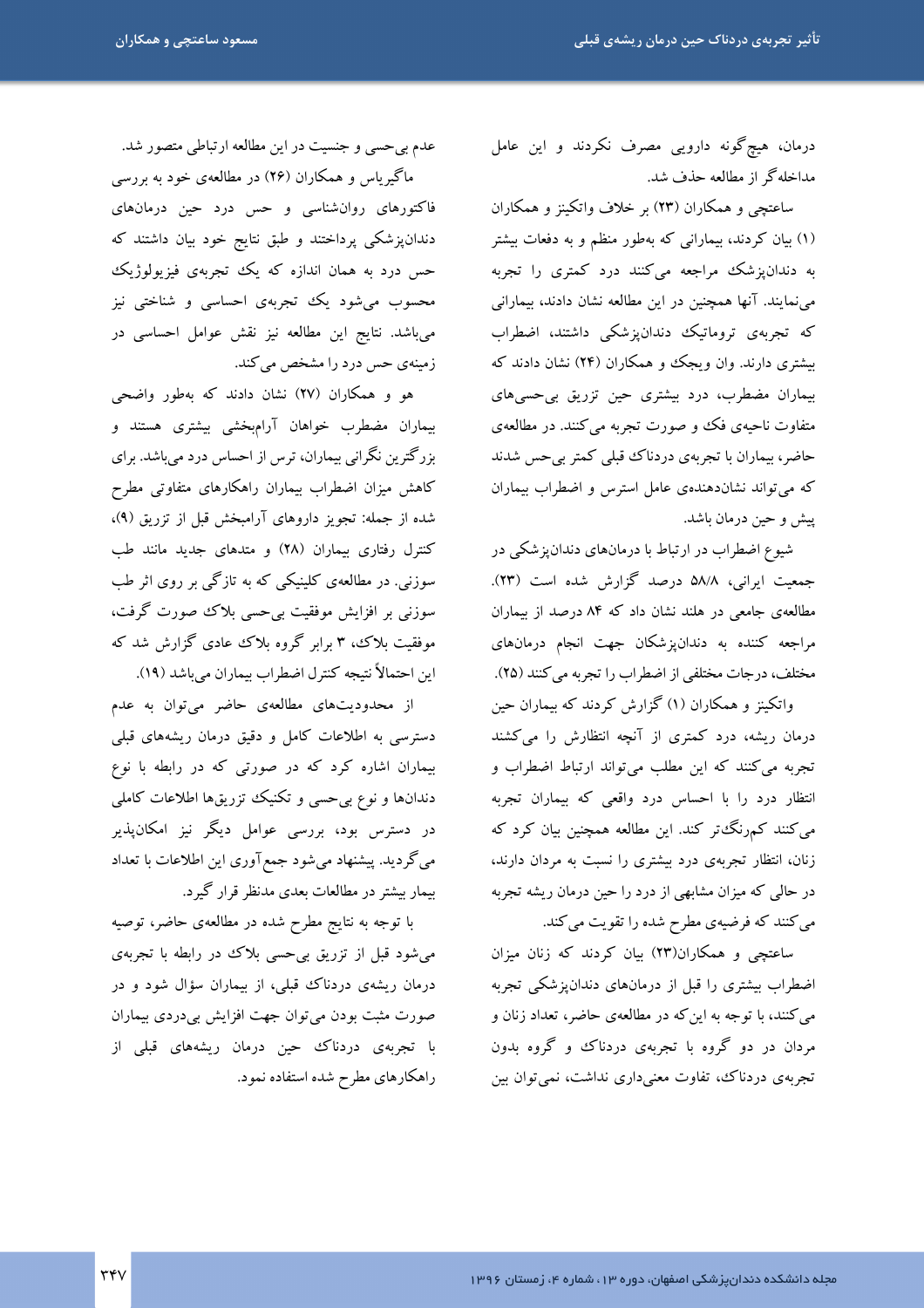=#D4 "#/ R "##/ T G6 y, - G6 " ÄR ,K LMG8 B@ JN 3\$ =#D4 < میکند، بین خاطرهی دردناک حین درمان ریشهی قبلی و معنىداري وجود دارد.

نتيجەگىير<del>ك</del>

بي حسى بلاك فك يابين را تأييد مي كند، در عين حال بيان

### **References**

- 1. Watkins CA, Logan HL, Kirchner HL. Anticipated and experienced pain associated with endodontic therapy. J Am Dent Assoc 2002; 133(1): 45-54.
- 2. Saatchi M, Bidar M, Razmi H, Aminozarbian MG. Post-endodontic pain: Factors involved and analgesics. J Isfahan Dent Sch 2011; 7(1): 68-82. [In Persian].
- 3. Estrela C, Holland R, de Araújo Estrela CR, Alencar AHG, Sousa-Neto MD, Pecora JD. Characterization of successful root canal treatment. Braz Dent J 2014; 25(1): 3-11.
- 4. Malamed SF. Handbook of local anesthesia. Amsterdam, Netherlands: Elsevier Health Sciences; 2014.
- 5. Reader A, Nusstein J, Drum M. Successful local anesthesia for restorative dentistry and endodontics. London, UK: Quintessence Publishing Company; 2011.
- 6. Hargreaves KM, Keiser K. Local anesthetic failure in endodontics. Endodontic Topics 2002; 1(1): 26-39.
- 7. Claffey E, Reader A, Nusstein J, Beck M, Weaver J. Anesthetic efficacy of articaine for inferior alveolar nerve blocks in patients with irreversible pulpitis. J Endod 2004; 30(8): 568-71.
- 8. Droll B, Drum M, Nusstein J, Reader A, Beck M. Anesthetic efficacy of the inferior alveolar nerve block in red-haired women. J Endod 2012; 38(12): 1564-9.
- 9. Khademi AA, Saatchi M, Minaiyan M, Rostamizadeh N, Sharafi F. Effect of preoperative alprazolam on the success of inferior alveolar nerve block for teeth with irreversible pulpitis. J Endod 2012; 38(10): 1337-9.
- 10. Rogers BS, Botero TM, McDonald NJ, Gardner RJ, Peters MC. Efficacy of articaine versus lidocaine as a supplemental buccal infiltration in mandibular molars with irreversible pulpitis: a prospective, randomized, double-blind study. J Endod 2014; 40(6): 753-8.
- 11. Parirokh M, V Abbott P. Various strategies for pain-free root canal treatment. Iran Endod J 2014; 9(1): 1-14.
- 12. Heft MW, Parker SR. An experimental basis for revising the graphic rating scale for pain. Pain 1984; 19(2): 153-61.
- 13. Saatchi M, Khademi A, Baghaei B, Noormohammadi H. Effect of sodium bicarbonate-buffered lidocaine on the success of inferior alveolar nerve block for teeth with symptomatic irreversible pulpitis: a prospective, randomized double-blind study. J Endod 2015; 41(1): 33-5.
- 14. Parirokh M, Ashouri R, Rekabi AR, Nakhaee N, Pardakhti A, Askarifard S, et al. The effect of premedication with ibuprofen and indomethacin on the success of inferior alveolar nerve block for teeth with irreversible pulpitis. J Endod 2010; 36(9): 1450-4.
- 15. Simpson M, Drum M, Nusstein J, Reader A, Beck M. Effect of combination of preoperative ibuprofen/acetaminophen on the success of the inferior alveolar nerve block in patients with symptomatic irreversible pulpitis. J Endod 2011; 37(5): 593-7.
- 16. Aggarwal V, Singla M, Subbiya A, Vivekanandhan P, Sharma V, Sharma R, et al. Effect of Preoperative Pain on Inferior Alveolar Nerve Block. Anesth Prog 2015; 62(4): 135-9.
- 17. Zaatar EI, al-Kandari AM, Alhomaidah S, al-Yasin IM. Frequency of endodontic treatment in Kuwait: radiographic evaluation of 846 endodontically treated teeth. J Endod 1997; 23(7): 453-6.
- 18. McDonald RE. [Treatment of deep caries, of exposure of vital pulp and of pulpless teeth in children]. Bol Asoc Argent Odontol Ninos 1965; 7(1): 14-7. [In Spanish]
- 19. Jalali S, Moradi Majd N, Torabi S, Habibi M, Homayouni H, Mohammadi N. The effect of acupuncture on the success of inferior alveolar nerve block for teeth with symptomatic irreversible pulpitis: a triple-blind randomized clinical trial. J Endod 2015; 41(9): 1397-402.
- 20. Mikesell P, Nusstein J, Reader A, Beck M, Weaver J. A comparison of articaine and lidocaine for inferior alveolar nerve blocks. J Endod 2005; 31(4): 265-70.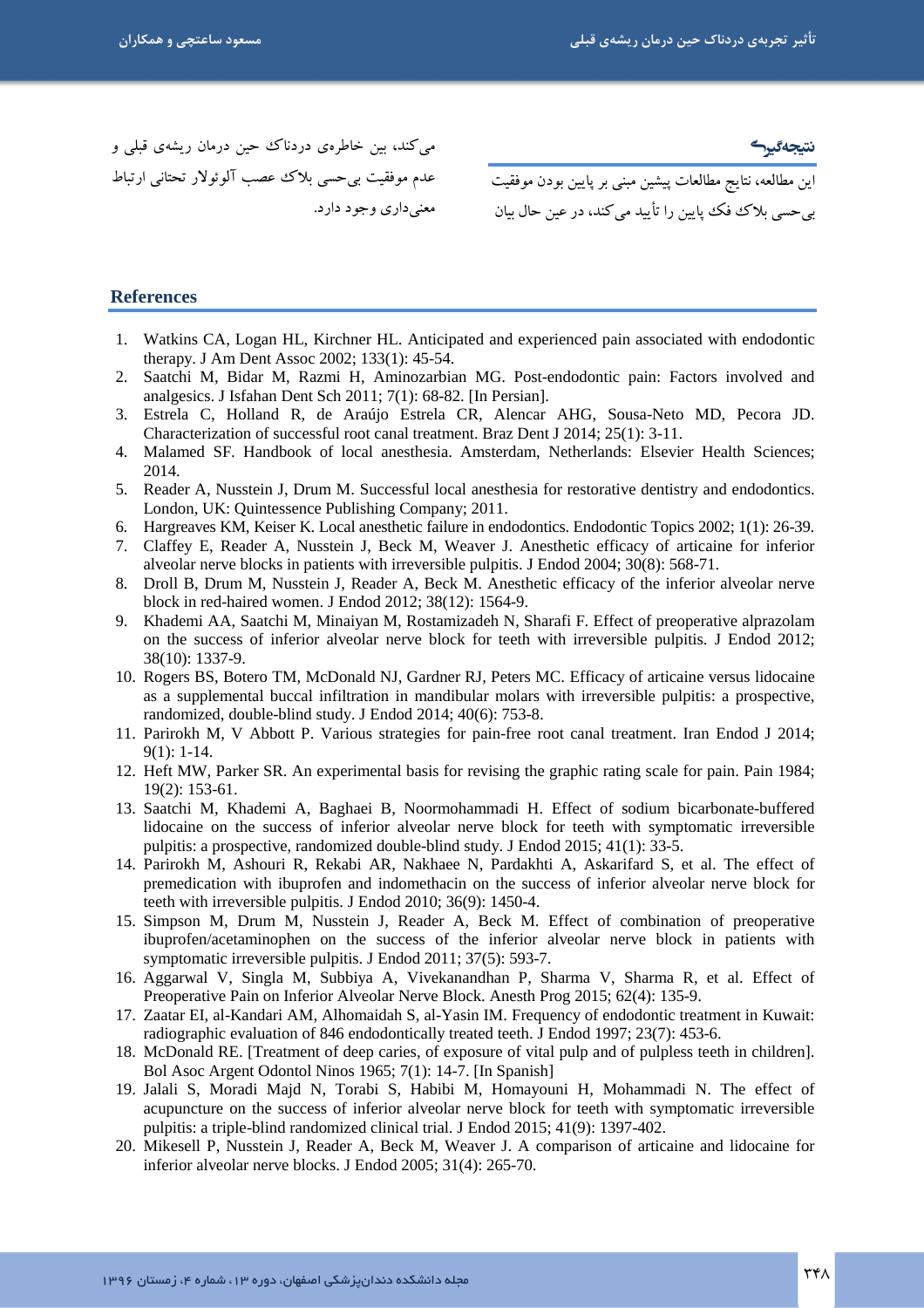- 21. Sampaio RM, Carnaval TG, Lanfredi CB, Horliana AC, Rocha RG, Tortamano IP. Comparison of the anesthetic efficacy between bupivacaine and lidocaine in patients with irreversible pulpitis of mandibular molar. J Endod 2012; 38(5): 594-7.
- 22. Nusstein J, Reader A, Nist R, Beck M, Meyers WJ. Anesthetic efficacy of the supplemental intraosseous injection of 2% lidocaine with 1:100,000 epinephrine in irreversible pulpitis. J Endod 1998; 24(7): 487-91.
- 23. Saatchi M, Abtahi M, Mohammadi G, Mirdamadi M, Binandeh ES. The prevalence of dental anxiety and fear in patients referred to Isfahan Dental School, Iran. Dent Res J (Isfahan) 2015; 12(3): 248-53.
- 24. van Wijk AJ, Hoogstraten J. Anxiety and pain during dental injections. J Dent 2009; 37(9): 700-4.
- 25. Stouthard ME, Hoogstraten J. Prevalence of dental anxiety in The Netherlands. Community Dent Oral Epidemiol 1990; 18(3): 139-42.
- 26. Maggirias J, Locker D. Psychological factors and perceptions of pain associated with dental treatment. Community Dent Oral Epidemiol 2002; 30(2): 151-9.
- 27. Huh YK, Montagnese TA, Harding J, Aminoshariae A, Mickel A. Assessment of patients' awareness and factors influencing patients' demands for sedation in endodontics. J Endod. 2015; 41(2): 182-9.
- 28. Armfield JM, Heaton LJ. Management of fear and anxiety in the dental clinic: a review. Aust Dent J 2013; 58(4): 390-407.